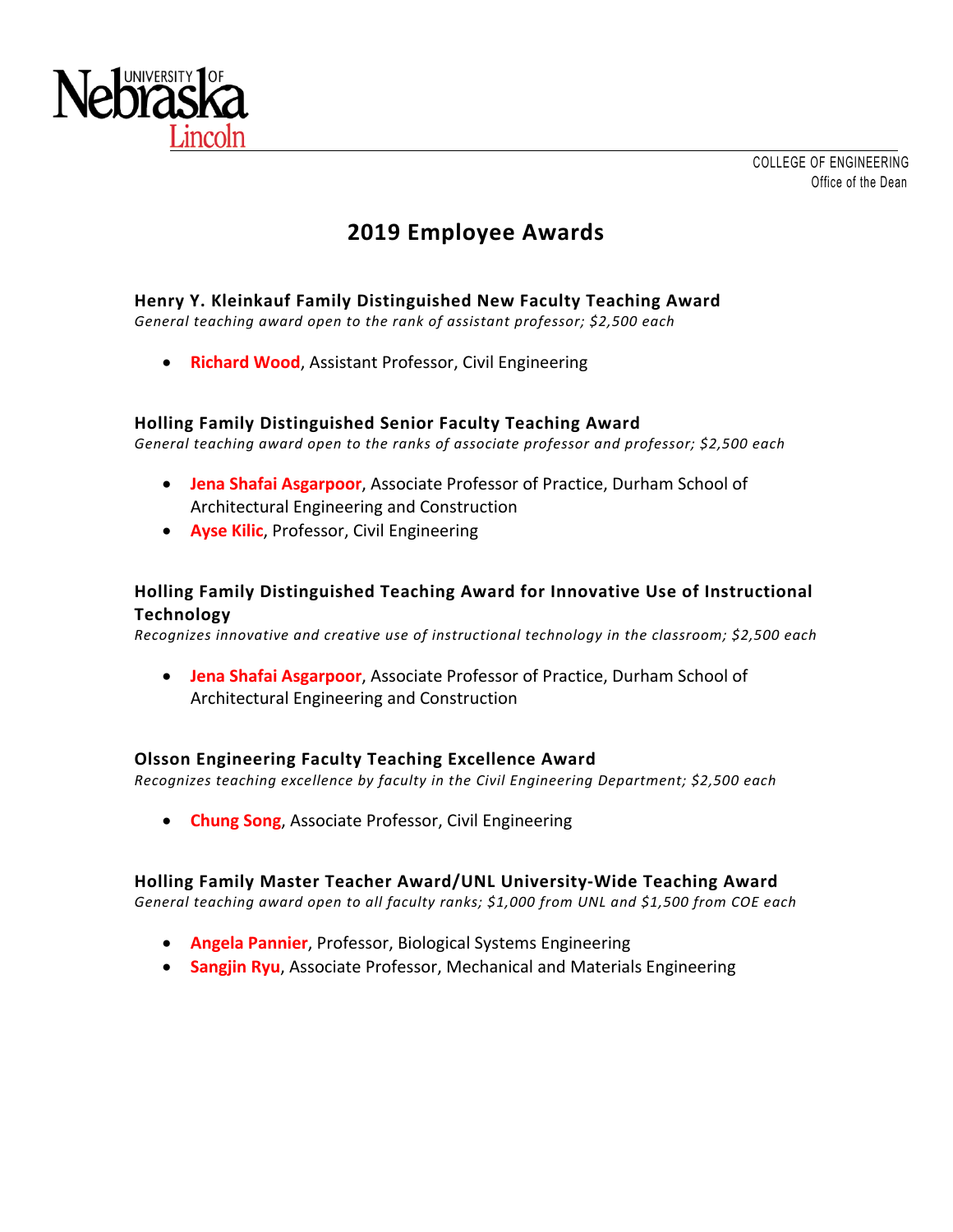## **UNO Alumni Association Excellence in Teaching Award**

*General teaching award open to all faculty ranks; recipient is also recognized at the UNO Faculty and Staff Recognition Reception; \$1,000 from UNO and \$1,500 from COE* 

**Chungwook Sim, Assistant Professor, Civil Engineering** 

#### **Holling Family Distinguished Teaching/Advising/Mentoring Award**

*Recognizes faculty for effectiveness as an adviser and mentor, as well as effectiveness as a classroom teacher; chosen by eSAB/NESCO, \$2,500 each* 

- **Jiong Hu**, Associate Professor, Civil Engineering
- **Joseph Turner**, Professor, Mechanical and Materials Engineering

#### **Tau Beta Pi (Nebraska Alpha Chapter) Distinguished Teaching Award**

*\$500 each; Nominations by Tau Beta Pi and chosen by the student body.* 

- **Bruce Dvorak**, Professor, Civil Engineering
- **Carl Nelson**, Professor, Mechanical and Materials Engineering
- **Karen Stelling**, Professor of Practice, Mechanical and Materials Engineering

#### **Edgerton Innovation Award**

*Research award open to the rank of assistant professor (tenure track); \$2,500 (personal prize) / \$10,000 (unrestricted research)* 

**Christos Argyropoulos**, Assistant Professor, Electrical and Computer Engineering

#### **College Faculty Research & Creative Activity Award**

*Recognizes individuals for activities associated with investigation/experimentation aimed at the discovery and/or interpretation of facts, as well as the development of creative works or new products; \$2,500 each* 

- **Prahalada Rao**, Assistant Professor, Mechanical and Materials Engineering
- **Ku Li**, Associate Professor, Civil Engineering
- **Yong Rak Kim**, Professor, Civil Engineering